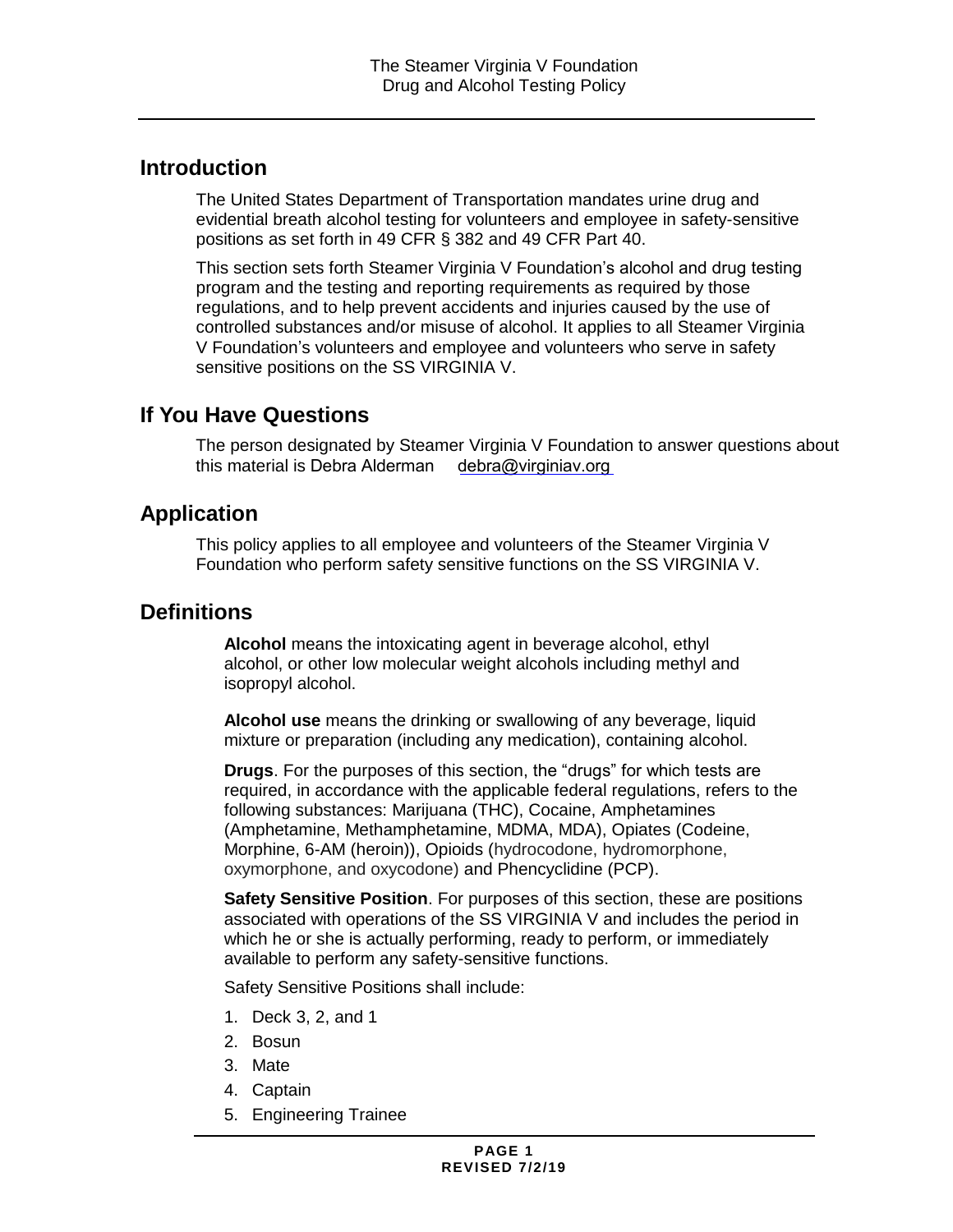- 6. Designated Engineers
- 7. Chief Engineer

**Safety Sensitive Functions.** All employees and volunteers are considered to be performing safety sensitive functions from the time an employee or volunteer begins work or is required to be in readiness to work until the time he/she is relieved from work and all responsibility for performing work.

Safety-sensitive functions shall include (but not be limited to):

- 1. Line handling
- 2. Engine oiling
- 3. Boiler operation
- 4. Vessel navigation

**Substance Abuse Professional (SAP).** A Substance Abuse Professional shall mean a licensed physician, or a licensed or certified psychologist, social worker, employee and volunteer assistance professional, or addiction counselor (certified by the National Association of Alcoholism and Drug Abuse Counselors Certification Commission) with knowledge of and clinical experience in the diagnosis and treatment of alcohol and drug-related disorders and certified by an organization listed by the DOT/ODAPC. The SAP is responsible for evaluating employees and volunteers with positive test results.

## **Effective Date**

Steamer Virginia V Foundation's Employee and volunteer Drug and Alcohol Abuse Policy is effective immediately.

## **Prohibited Conduct**

The following conduct regarding alcohol and drug use or abuse is prohibited:

#### **A. Alcohol Concentration**.

An employee and volunteer may not report for duty or remain on duty requiring the performance of duties covered under this policy while having an alcohol concentration of 0.04 or greater.

#### **B. Alcohol Possession and On Duty Use of Alcohol.**

An employee and volunteer may not possess or use alcohol while on duty.

#### **C. Pre-Duty Use of Alcohol.**

An employee and volunteer may not serve in safety sensitive functions within four hours after using alcohol.

#### **D. Alcohol Use Following an Accident.**

An employee and volunteer required to take a post-accident alcohol test may not use alcohol for eight hours following the accident, or until a post-accident alcohol test is given, whichever comes first.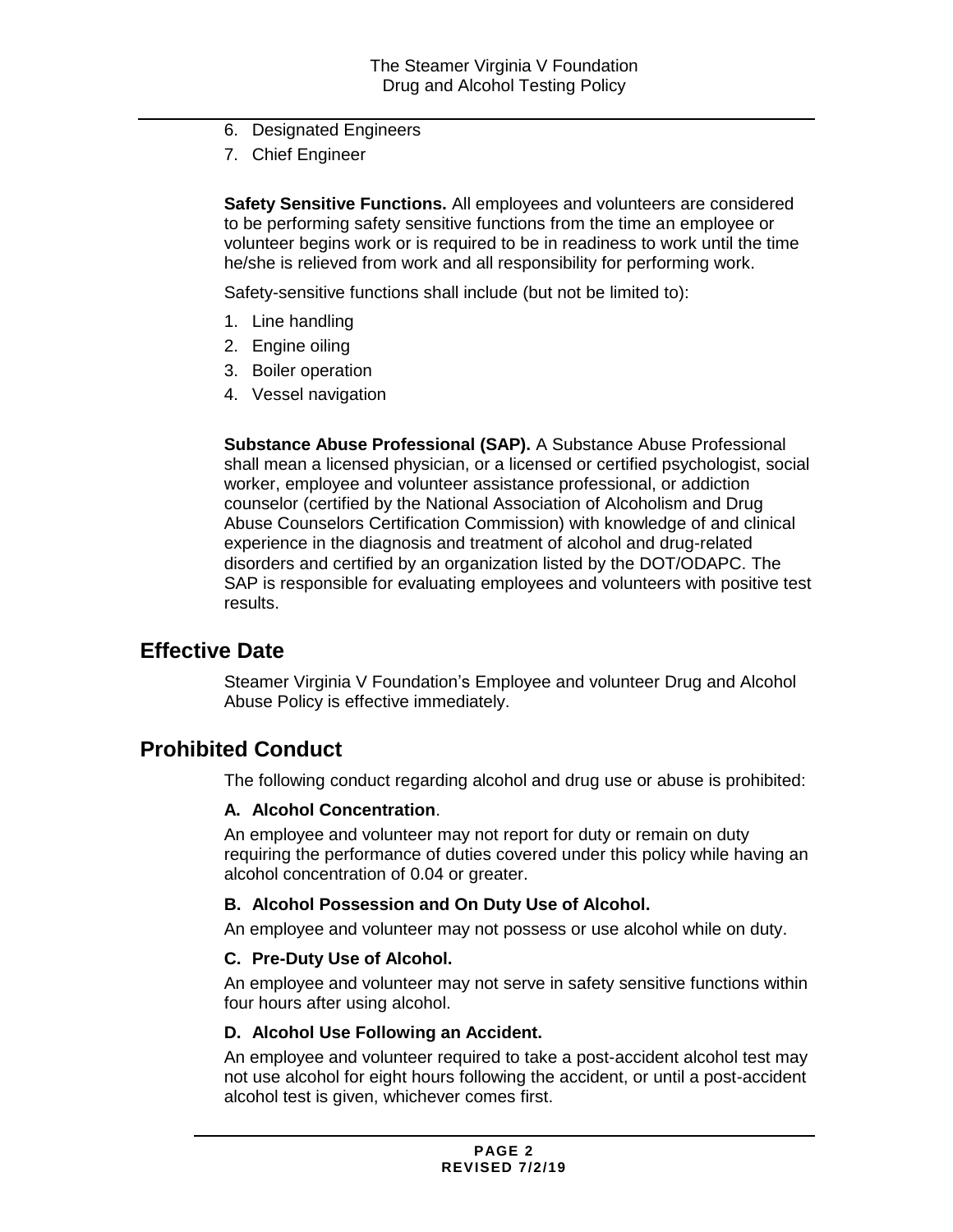### **E. Use of Drugs.**

An employee and volunteer may not report for duty or remain on duty when the employee and volunteer has used *any* controlled substance, except when the use is pursuant to instructions of a physician who has advised the employee and volunteer that the substance does not adversely affect the employee and volunteer's ability to safely perform his/her safety sensitive functions on board the SS VIRGINIA V. The ability to operate in a constant state of alertness, and safe manner is an essential job duty.

Employees and volunteers who are taking a prescription or over-the-counter medication that may impair their ability to perform their duties safely and effectively must notify their supervisor and should provide written notice from their physician or pharmacist with respect to the effects of such substances.

Although some state laws permit the use of marijuana it remains unacceptable for any safety‐sensitive employee and volunteer subject to drug testing under the Department of Transportation's drug testing regulations to use marijuana.

### **F. Refusal to Submit to a Required Test.**

An employee and volunteer may not refuse to submit to a post-accident, random, reasonable suspicion, or follow-up alcohol or drug test as directed by this policy.

### **G. Positive Drug Test.**

An employee and volunteer may not report for duty or remain on duty requiring the performance of duties covered under this policy if the employee and volunteer tests positive for drugs or alcohol.

## **H. Tampering With a Required Test.**

An employee and volunteer may not tamper with, adulterate, alter, substitute or otherwise obstruct the testing process.

#### **I. Possession, Transfer or Sale.**

No employee and volunteer may possess, transfer or sell drugs or alcohol while in any position covered by this policy.

## **Circumstances Requiring Testing**

## **A. Pre-employment drug Testing.**

All individuals who are covered by this policy must pass a drug test before performing safety-sensitive functions.

## **B. Reasonable Suspicion Testing.**

Employees and volunteers subject to this policy shall submit to a drug or alcohol test when reasonably suspected that this policy (except the prohibitions against possession, transfer or sale of alcohol) may have been or is presently being violated. A referral for testing will be made on contemporaneous, articulable observations. Such referrals will be made by supervisory personnel who have received training concerning the signs and symptoms of drug and alcohol use. Both an alcohol and drug test will be performed in a reasonable testing situation.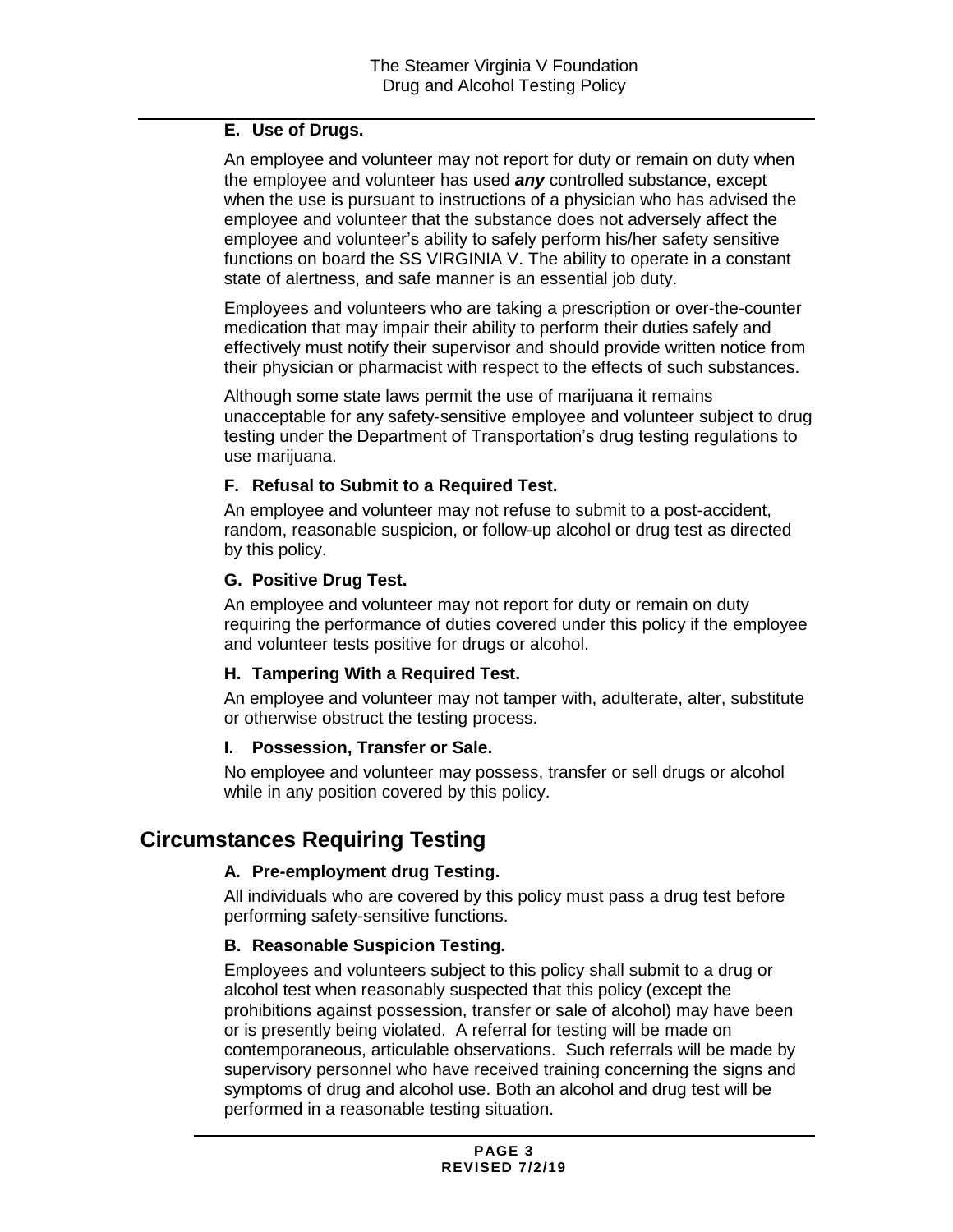If removed from duty based on reasonable suspicion of drug use, the employee and volunteer will not be allowed to perform or continue to perform the job duties until the test results are returned and indicate a negative result. If removed from duty based on reasonable suspicion of alcohol use, the employee and volunteer will not be allowed to perform or continue to perform covered functions until:

- 1. An alcohol test is administered and the driver's breath alcohol concentration measures less than 0.02; or
- 2. 24 hours have elapsed following the determination that there is reasonable suspicion to believe that the employee and volunteer has violated this policy concerning the use of alcohol.

## **C. Post-Accident Testing**

Following an accident, the employee or volunteer is required to submit to alcohol and drug tests when a fatality occurs as a result of the accident or:

- 1. Bodily injury to any person who, as a result of the injury immediately receives medical treatment away from the scene of the accident; and/or
- 2. One or more vessels incurred damage.

Post-accident testing shall occur as soon as possible, but shall not exceed eight hours for alcohol testing and 32 hours for drug testing.

No alcohol test or drug specimen should be taken before the administration of necessary first-aid and/or other appropriate medical care.

An employee or volunteer who is subject to post-accident testing shall remain readily available for such testing and may not take any action to interfere with testing or the results of testing. Employees or volunteers who do not comply with post-accident testing requirements will be considered to have refused to submit to testing and will be subject to sanctions for refusal to test as provided in this policy.

## **D. Random Testing**

Employee and volunteers covered by this policy will be subject to random, unannounced drug testing at an annual percentage rate of 50% for controlled substances and 10% for alcohol.

## **E. Return to Duty Testing**

Employee and volunteers who have violated this policy, including those who have tested positive on a drug or alcohol test, and who under the discipline policy are allowed to return to work, must test negative prior to being released for duty. A return to duty test following alcohol misuse may not exceed an alcohol concentration of 0.02.

## **F. Follow-up Testing**

An employee and volunteer who is referred for assistance related to alcohol misuse and/or use of controlled substances is subject to unannounced follow-up testing as directed by a Substance Abuse Professional. The number and frequency of follow-up testing will be determined by the Substance Abuse Professional, but will not be less than six tests in the first 12 months following the employee and volunteer's return to duty.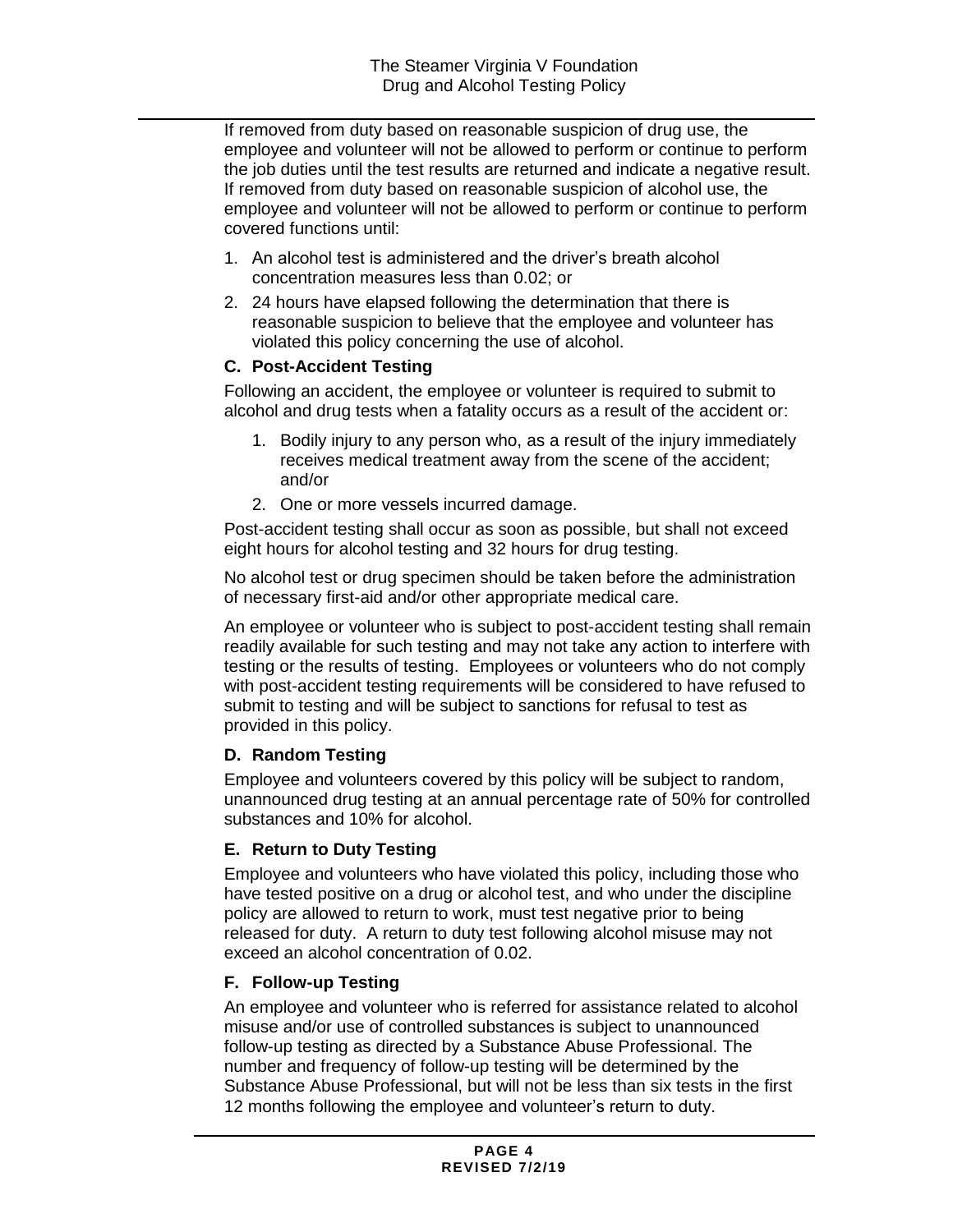### **G. Re-tests**

Employee and volunteers who test positive for drugs may request a second test of the remaining portion of the split sample within 72 hours of notification of a positive test result by the Medical Review Officer.

## **Testing Procedures & Safeguards**

Steamer Virginia V Foundation will follow the collection and drug testing guidelines issued by the U.S. Department of Transportation. Alcohol testing will be conducted using breath-testing instruments and procedures approved by the U.S. Department of Transportation.

The following employee and volunteer protections will be incorporated to ensure the accuracy and integrity of the drug testing program:

Only Substance Abuse and Mental Health Services Administration (SAMHSA) certified drug testing laboratories will be used.

A strict chain of custody will be used to ensure the integrity of each urine specimen.

The process will ensure individual privacy during the collection process and confidentiality of test results.

All "positive" drug screens will be confirmed by a second test using the gas chromatography/mass spectrometry method or an equivalent approved method.

All drug test results will receive a professional review by a medical review officer (MRO) that includes offering the employee and volunteer the opportunity to explain or contest a positive test result.

## **Refusal to Take an Alcohol or Drug Test**

No employee and volunteer shall refuse to submit to an alcohol or drug test as directed under this policy. A refusal to submit shall include, but is not limited to:

- 1. a failure to provide adequate breath for testing without a valid medical explanation after an employee or volunteer has received notice of the requirement for breath testing;
- 2. failure to provide adequate urine for drug testing without a valid medical explanation after an employee or volunteer has received notice of the requirement for urine testing;
- 3. engaging in conduct that obstructs the testing process or submitting an adulterated or substituted specimen;
- 4. failure to cooperate with a *direct observation* collection when required by the regulations;
- 5. possessing or wearing a prosthetic or other device that could be used to interfere with the collection process;
- 6. admitting to the collector or MRO that he/she adulterated or substituted the specimen.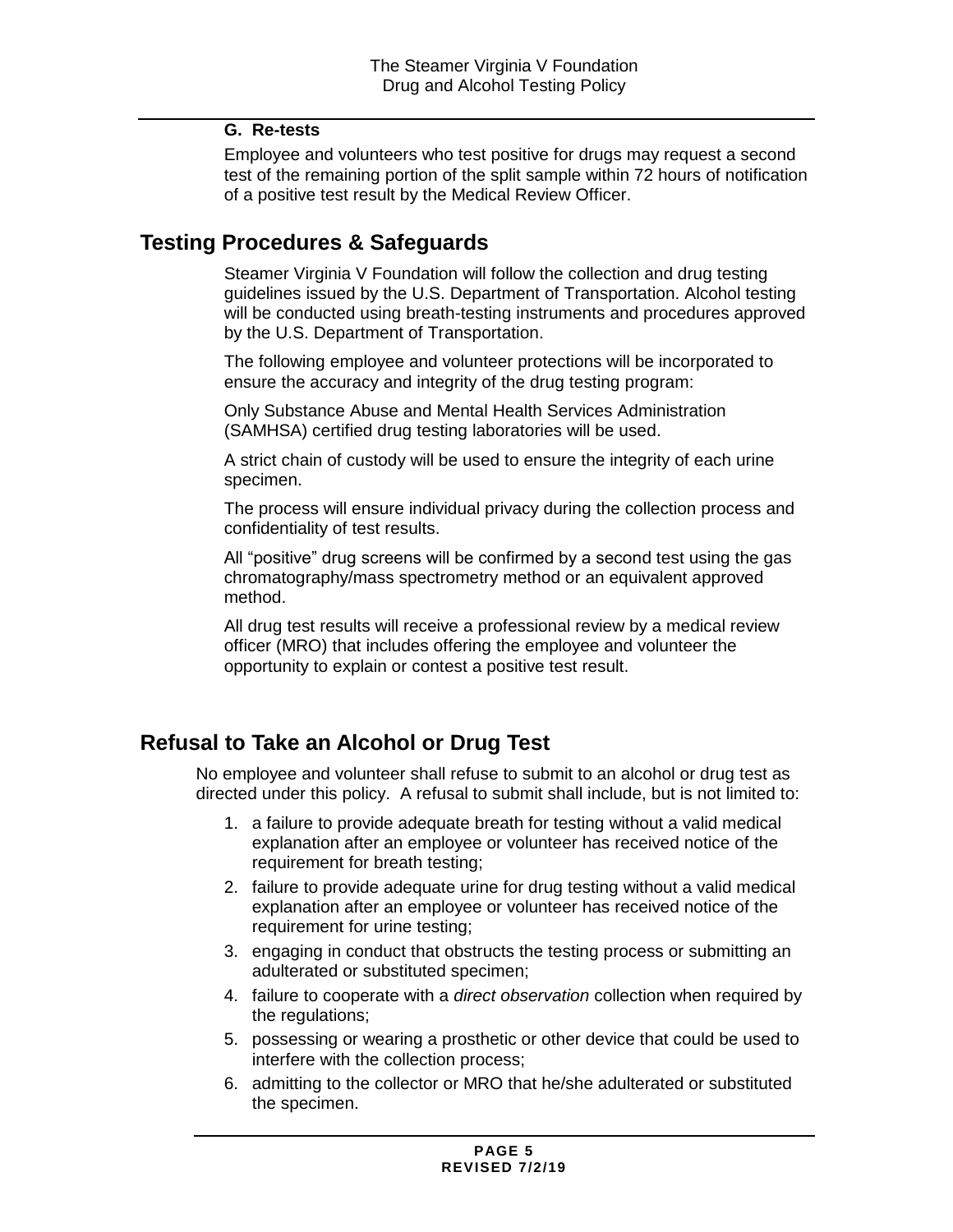Refusal to submit to a test shall be considered the same as a positive test result.

## **Securing Information from Previous Employers**

If a person is to be hired or transferred into a position subject to this policy and that person during the previous three (3) years, that person must authorize a request to release information from all employers of the employee or volunteer within the past three years on the following:

- 1. Positive alcohol or drug tests
- 2. Refusal to be tested
- 3. Other violations of DOT agency drug and alcohol testing regulations
- 4. With respect to any employee and volunteer who violated a DOT drug and alcohol regulation, documentation of the employee and volunteer's successful completion of DOT return-to-duty requirements (including follow-up tests).

This information must be obtained before the person serves in safety sensitive functions on the SS VIRGINIA V. However, if the information has not arrived by the anticipated start date, and if the person has passed the pre-employment drug test, the person may begin serving in safety sensitive functions and the requested information must be obtained from the previous employers within 30 calendar days of the start date. If the information has not been received within the 30 calendar days, the person shall not be permitted to serve in safety sensitive positions until the information has arrived.

# **Confidentiality and Record Retention**

All records related to drug and alcohol testing shall be maintained in a secure location with controlled access. These records shall be kept separate from records pertaining to all other employee and volunteers.

## **Consequences of Engaging in Prohibited Conduct or Positive Drug or Alcohol Tests**

## **A. Discipline.**

An employee or volunteer will be subject to appropriate disciplinary action up to and including termination from service on the SS VIRGINIA V if:

- 1. the employee or volunteer tests positive for a drug or drugs;
- 2. results from an alcohol test indicate a blood alcohol level of 0.02 or greater; and/or,
- 3. the employee or volunteer has engaged in prohibited conduct as outlined in the Prohibited Conduct Section.

The following provisions apply to those employee and volunteers who are not terminated for their policy violations:

## **B. Positive Test Result.**

If an employee or volunteer tests positive for drugs or has an alcohol test that indicates a blood alcohol level of .04 or greater from a random, reasonable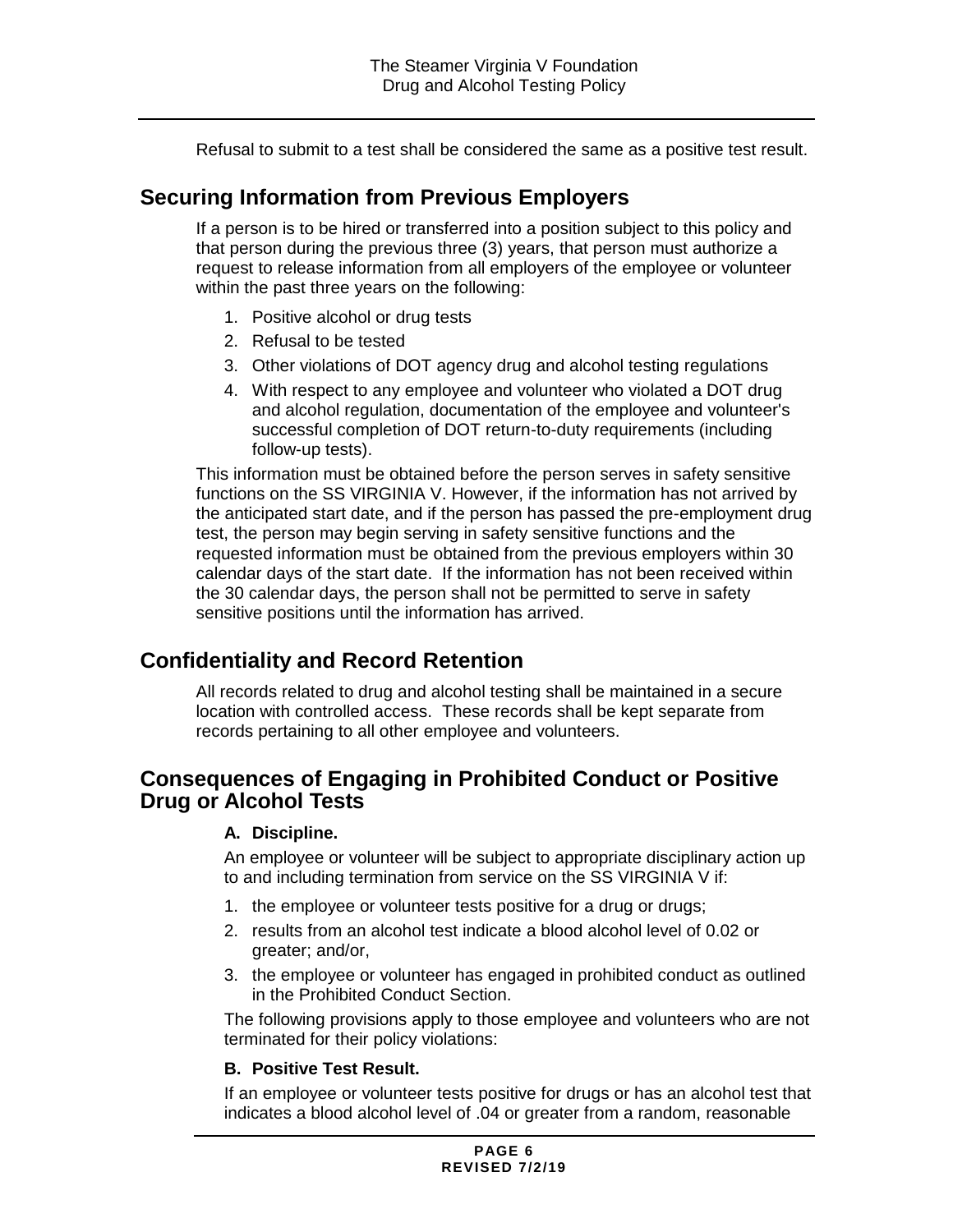suspicion or post-accident test, the employee or volunteer will be immediately removed from safety sensitive duties. The employee or volunteer shall not be permitted to return to work unless he/she:

- 1. has been evaluated by a qualified Substance Abuse Professional; and,
- 2. if recommended by a substance abuse counselor, has properly followed any rehabilitation prescribed; and,
- 3. has a verified negative result on a return-to-duty alcohol (<0.02) and/or drug test (depending upon which test was failed).

Upon completion of a recommended rehabilitation program and successful return to work test, an employee or volunteer will be subject to follow-up testing for up to sixty (60) months as recommended by the Substance Abuse Professional.

### **C. Alcohol Concentration of 0.02 but less than 0.04.**

If not terminated or otherwise disciplined, employees and volunteers having a breath alcohol concentration of at least 0.02 but less than 0.04, shall be removed from safety sensitive duties on the SS VIRGINIA V for at least 24 hours.

# **Employee and Volunteer Assistance Program and Referral**

It is the responsibility of all employees and volunteers to notify management when an alcohol or a controlled substances problem is suspected by any other volunteer or employee.

# **The Effects of Alcohol and other Drugs**

## *Alcohol*

Alcohol, a natural substance formed by the fermentation that occurs when sugar reacts with yeast, is the major active ingredient in wine, beer, and distilled spirits. There are many kinds of alcohol; the kind found in alcoholic beverages is ethyl alcohol. Whether one drinks a 12-ounce can of beer, a shot of distilled spirits, or a 5-ounce glass of wine, the amount of pure alcohol per drink is about the same (5 ounces.) Ethyl alcohol can produce feelings of well-being, sedation, intoxication, or unconsciousness, depending on the amount and the manner in which it is consumed.

Alcohol is a psychoactive or mind-altering drug, as are heroin and tranquilizers. It can alter moods, cause changes in the body, and become habit forming. Alcohol is called a "downer" because it depresses the central nervous system. That's why drinking too much causes slowed reactions, slurred speech, and sometimes even unconsciousness (passing out). Alcohol works first on the part of the brain that controls inhibitions. As people loose their inhibitions, they may talk more, get rowdy, and do foolish things. After several drinks they may feel "high," but their nervous systems actually are slowing down.

A person does not have to be an alcoholic to have problems with alcohol. Every year, for example, many young people lose their lives in alcohol-related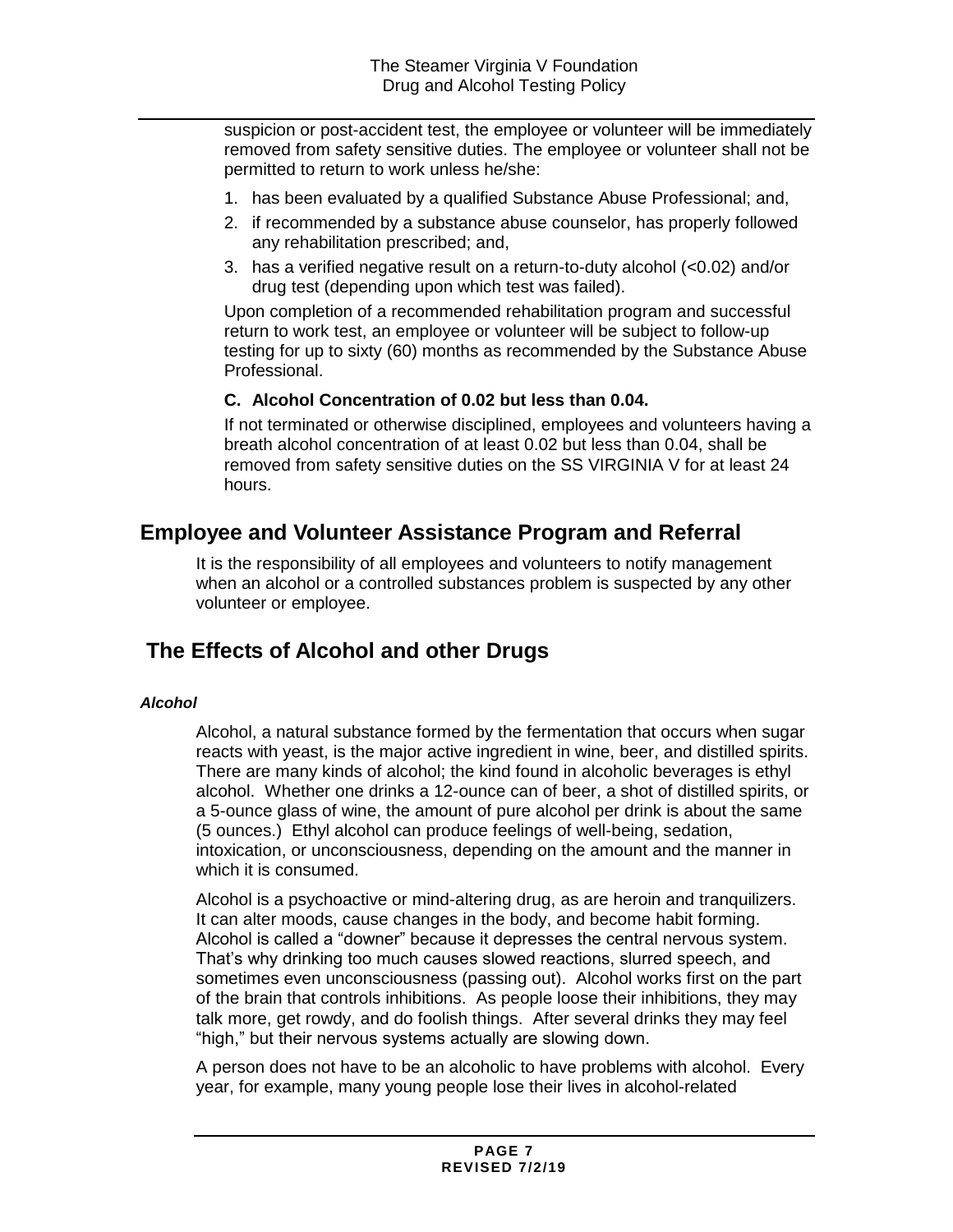automobile crashes, drownings, and suicides. Serious health problems can and do occur before drinkers reach the stage of addiction or chronic use.

In some studies, more than 25 percent of hospital admissions were alcoholrelated. Some of the serious diseases associated with chronic alcohol use are alcoholism and cancers of the liver, stomach, colon, larynx, esophagus, and breast. Alcohol abuse also can lead to serious physical problems such as:

- Damage to the brain, pancreas, and kidneys;
- High blood pressure, heart attacks, and strokes;
- Alcoholic hepatitis and cirrhosis of the liver;
- Stomach and duodenal ulcers, colitis, and irritable colon;
- Impotence and infertility;
- Birth defects and Fetal Alcohol Syndrome, which causes retardation, low birth weight, small head size, and limb abnormalities;
- Premature aging; and
- A host of other disorders, such as diminished immunity to disease, sleep disturbances, muscle cramps, and edema.

#### *Marijuana*

Contrary to many young people's beliefs, marijuana is a harmful drug, especially since the potency of the marijuana now available has increased more than 275 percent over the last decade. For those who smoke marijuana now, the dangers are much more serious than they were in the 1960s.

Preliminary studies have shown chronic lung disease in some marijuana users. There are more known cancer-causing agents in marijuana smoke than in cigarette smoke. In fact, because marijuana smokers try to hold the smoke in their lungs as long as possible, one marijuana cigarette can be as damaging to the lungs as four tobacco cigarettes.

New studies using animals also show that marijuana interferes with the body's immune response to various infections and diseases. This finding may have special implications for those infected with the Acquired Immune Deficiency Syndrome (AIDS) Human Immunodeficiency Virus (HIV). Drugs like marijuana that weaken the immune system may exacerbate the condition of people infected with this virus.

Even small doses of marijuana can impair memory function, distort perception, hamper judgment, and diminish motor skills. Health effects also include accelerated heartbeat and, in some persons, increased blood pressure. The changes pose health risks for anyone, but particularly for people with abnormal heart and circulatory conditions such as high blood pressure and hardening of the arteries

More importantly, there is increasing concern about how marijuana use by children and adolescents may affect both their short- and long-term development. Mood changes occur with the first use. Observers in clinical settings have noted increased apathy, loss of ambition, loss of effectiveness, diminished ability to carry out long-term plans, difficulty in concentrating, and a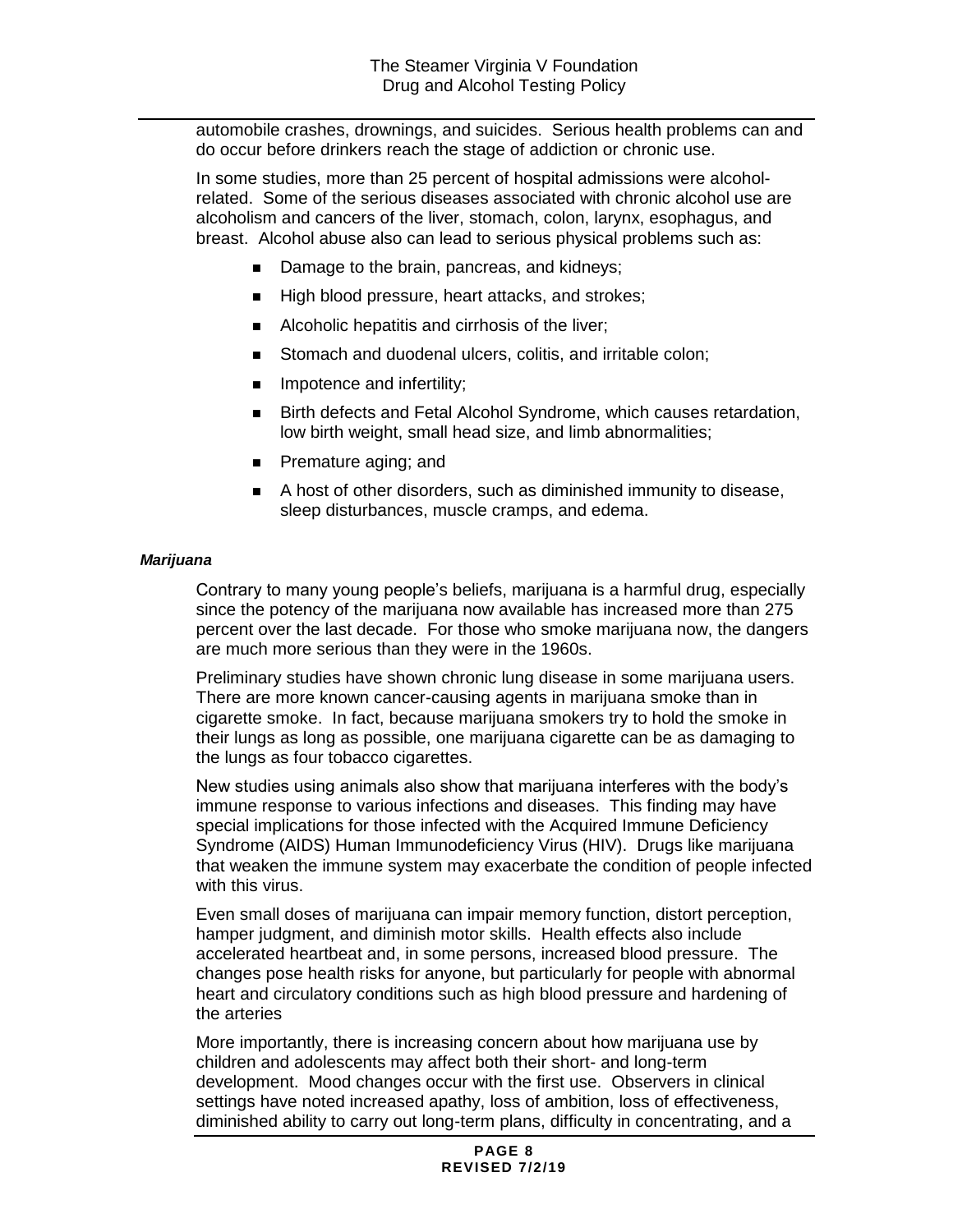decline in school or work performance. Many teenagers who end up in drug treatment programs started using marijuana at an early age.

Driving under the influence of marijuana is especially dangerous. Marijuana impairs driving skills for at least 4 to 6 hours after smoking a single cigarette. When marijuana is used in combination with alcohol, driving skills become even more impaired.

#### *Cocaine*

Cocaine is one of the most powerfully addictive of the drugs of abuse-and it is a drug that can kill. No individual can predict whether he or she will become addicted or whether the next dose of cocaine will prove fatal. Cocaine can be snorted through the nose, smoked, or injected. Injecting cocaine-or injecting any drug-carries the added risk of contracting AIDS if the user shares a needle with a person already infected with HIV, the AIDS virus.

Cocaine is a very strong stimulant to the central nervous system, including the brain. The drug accelerates the heart rate and at the same time constricts the blood vessels, which are trying to handle the additional flow of blood. Pupils dilate and temperature and blood pressure rise. These physical changes may be accompanied by seizures, cardiac arrest, respiratory arrest, or stroke.

Nasal problems, including congestion and a runny nose, occur with cocaine use, and with prolonged use the mucous membrane of the nose may disintegrate. Heavy cocaine use can severely damage the nasal septum and cause it to collapse.

Research has shown that cocaine acts directly on structures that have been called the brain's "pleasure centers." Stimulating these pleasure centers produces an intense desire to experience the pleasure effects again and again. The stimulation causes changes in brain activity; as a result, a brain chemical called dopamine is allowed to remain active longer than normal, which triggers an intense craving for more of the drug.

Users often report feelings of restlessness, irritability, and anxiety; and cocaine can trigger paranoia. Users also report being depressed when they are not using the drug and often resume use to alleviate further depression. In addition, cocaine users frequently find that they need increasingly more cocaine more often to generate the same level of stimulation. Therefore, any use can lead to addiction.

"Freebase" is a form of cocaine that is smoked. It is produced by a chemical process in which "street cocaine" (cocaine hydrochloride) is converted to a pure base by removing the hydrochloride salt and some of the "cutting" agents. The end product is not water soluble, so the only way to get it into the system is to smoke it.

"Freebasing" is extremely dangerous. The cocaine reaches the brain in seconds, creating a sudden and intense high. However, the euphoria quickly disappears, leaving the user with an enormous craving to freebase again and again. The user usually increases the dose and the frequency to satisfy this craving, resulting in addiction and physical debilitation.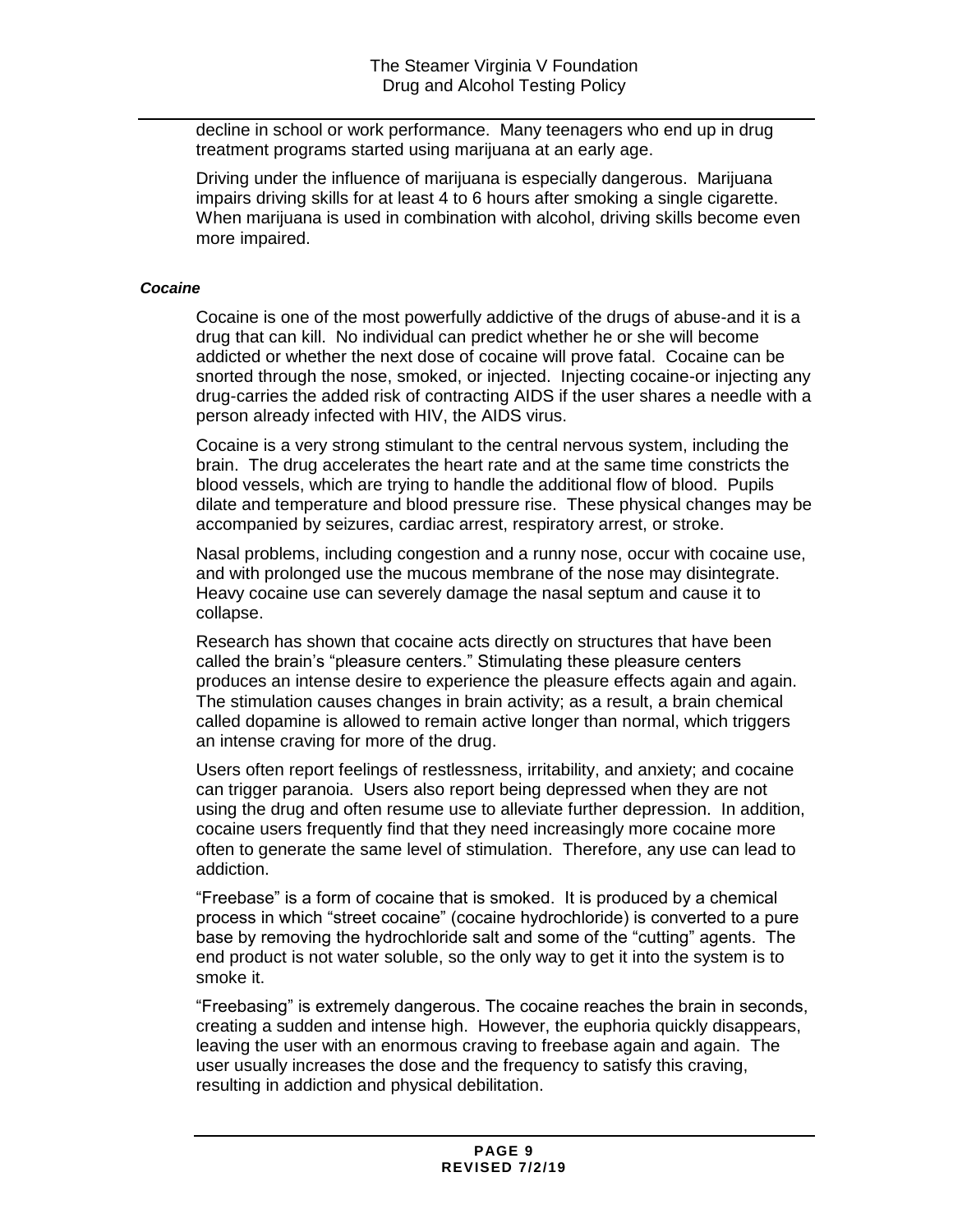"Crack" is the street name given to a type of freebase cocaine that comes in the form of small lumps or shavings. The term "crack" refers to the crackling sound made when the mixture is smoked (heated). Smoking "crack" is very dangerous, since it produces the same debilitating effects as "freebasing" cocaine. Crack has become a major problem in many American cities because it is cheap-selling for between \$5 and \$10 for one or two doses-and easily transportable-being sold in small vials, folding paper, or tinfoil.

#### *PCP (Phencyclidine)*

PCP is a hallucinogenic drug, meaning that it alters sensation, mood, and consciousness and may distort hearing, touch, smell, taste, and visual sensation. It is legitimately used as an anesthetic for animals. When used by humans, PCP induces a profound departure from reality, which leaves the user capable of bizarre behavior and severe disorientation. These PCP induced effects may lead to serious injuries or death.

PCP produces feelings of mental depression in some individuals. When PCP is used regularly, memory, perception functions, concentration, and judgment are often disturbed. Chronic PCP use may lead to permanent changes in cognitive ability (thinking), memory, and fine motor function.

Mothers using PCP during pregnancy often deliver babies who have visual, auditory, and motor disturbances. These babies also may have sudden outbursts of agitation and other rapid changes in awareness similar to the responses of adults intoxicated with PCP.

#### *Narcotics - Opiates*

Narcotics are drugs that relieve pain and often induce sleep. The opiates, which are narcotics, include opium, morphine, codeine, heroin, and their synthetic substitutes, such as methadone.

Narcotic use is associated with a variety of unwanted effects including drowsiness, inability to concentrate, apathy, lessened physical activity, constriction of the pupils, dilation of the subcutaneous blood vessels causing flushing of the face and neck, constipation, nausea and vomiting and, most significantly, respiratory depression.

Among the hazards of illicit drug use is the ever increasing risk of infection, disease and overdose. Skin, lung and brain abscesses, endocarditis, hepatitis and AIDS are commonly found among narcotic abusers. Since there is no simple way to determine the purity of a drug that is sold on the street, the effects of illicit narcotic use are unpredictable and can be fatal.

With repeated use of narcotics, tolerance and dependence develop. The development of tolerance is characterized by a shortened duration and a decreased intensity of analgesia, euphoria and sedation which creates the need to administer progressively larger doses to attain the desired effect.

Withdrawal symptoms experienced from heroin/morphine-like addiction are usually experienced shortly before the time of the next scheduled dose. Early symptoms include watery eyes, runny nose, yawning and sweating.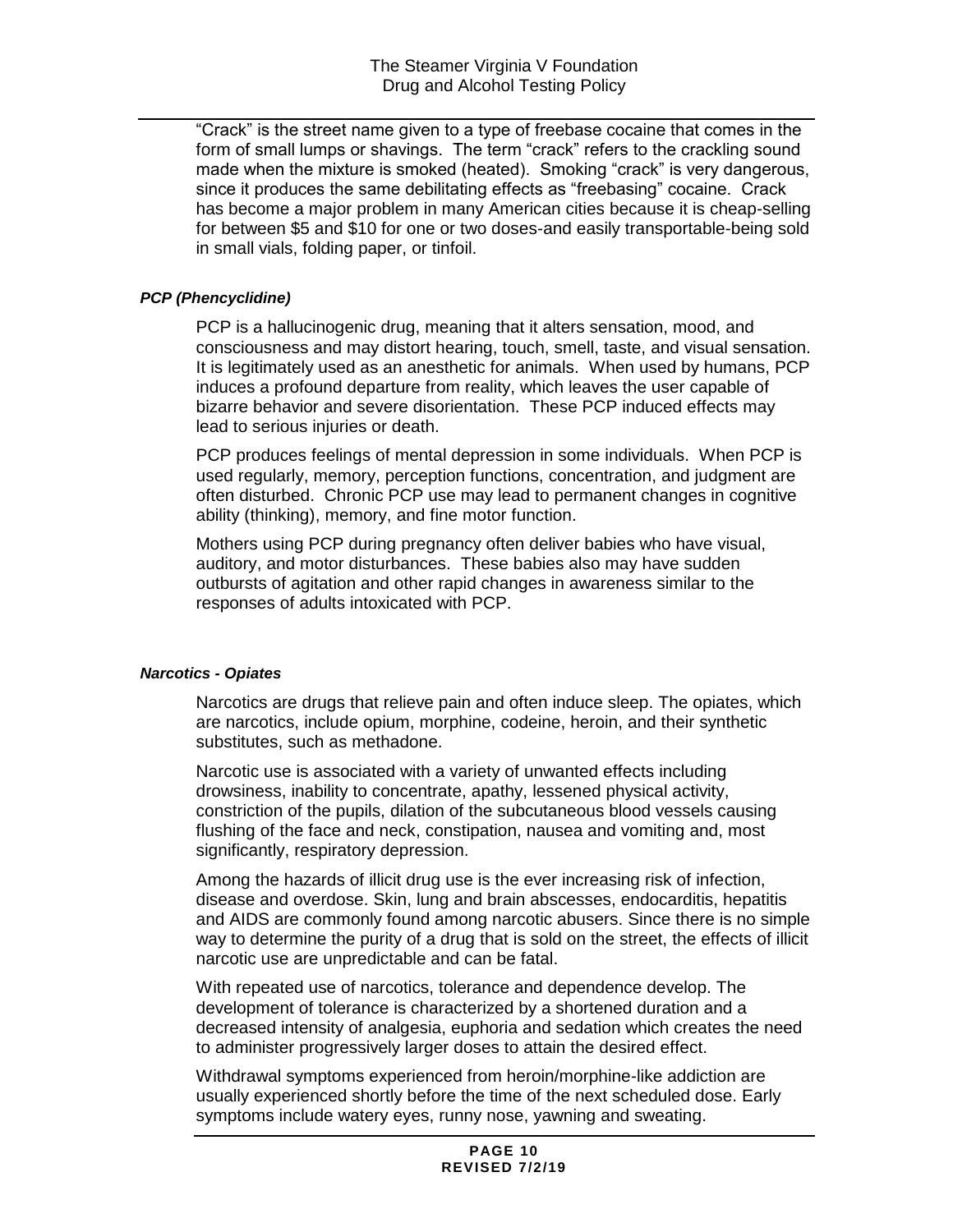Restlessness, irritability, loss of appetite, tremors and severe sneezing appear as the syndrome progresses. Severe depression and vomiting are not uncommon.

#### *Amphetamines*

Amphetamine, dextroamphetamine and methamphetamine are collectively referred to as amphetamines. Unlike other frequently abused drugs, the amphetamines do not occur in nature but are synthesized in a laboratory. Their chemical properties and actions are so similar that even experienced users have difficulty knowing which drug they have taken.

Amphetamines can cause increased heart and respiratory rates, elevated blood pressure, dilated pupils, and decreased appetite. In addition, users may experience sweating, headache, blurred vision, dizziness, sleeplessness, and anxiety. Extremely high doses can cause a rapid or irregular heartbeat, tremors, loss of coordination, and even physical collapse.

Amphetamines are generally taken orally or injected. However, the addition of "ice," the slang name for crystallized methamphetamine, has promoted smoking as another mode of administration.

The effects of amphetamines, especially methamphetamine, are similar to cocaine, but their onset is slower and their duration longer. In general, chronic abuse produces a psychosis that resembles schizophrenia and is characterized by paranoia, picking at the skin, preoccupation with one's own thoughts, and auditory and visual hallucinations. Violent and erratic behavior is frequently seen among chronic abusers of amphetamines.

#### *"Designer Drugs"*

By modifying the chemical structure of certain drugs, underground chemists have been able to create what are called "designer drugs"—a label that incorrectly glamorizes them. They are, in fact, analogs of illegal substances. Frequently, these drugs can he much more potent than the original substances, and can therefore produce much more toxic effects. Health officials are increasingly concerned about "ecstasy," a drug in the amphetamine family that, according to some users, produces an initial state of disorientation followed by a rush and then a mellow, sociable feeling. We now know, however, that it also kills certain kinds of brain cells. These "designer drugs" are extremely dangerous.

*Turning Awareness Into Action Office for Substance Abuse Prevention U.S. Department of Health and Human Services*

#### *Blood Alcohol Concentration*

Blood alcohol concentration (BAC) is the amount of alcohol in the bloodstream. It is measured in percentages. For instance, having a BAC of 0.10 percent means that a person has 1 part alcohol per 1,000 parts blood in the body.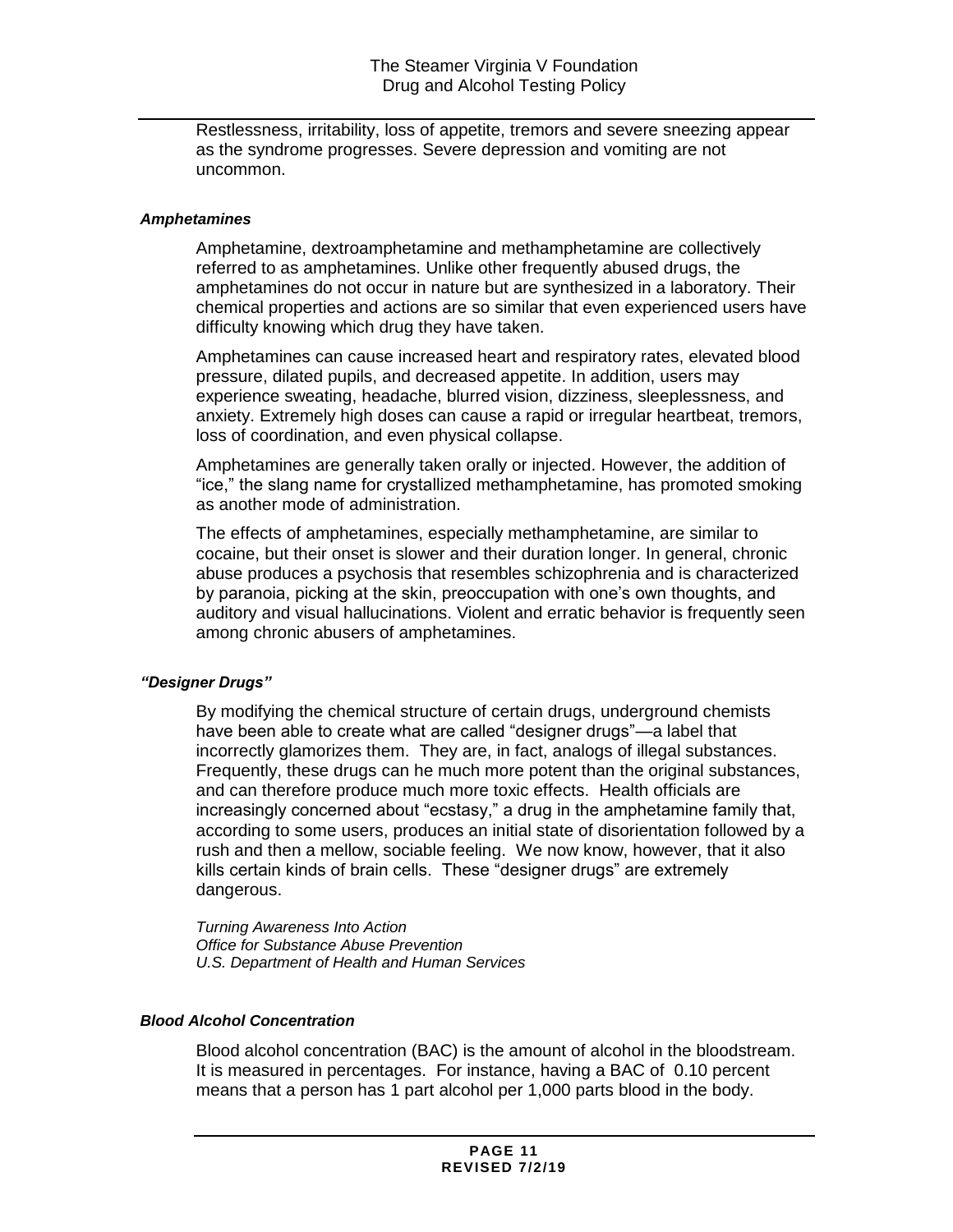In a review of studies of alcohol-related crashes, reaction time, tracking ability, concentrated attention ability, divided attention performance, information process capability, visual functions, perceptions, and psycho-motor performance, impairment in all these areas was significant at blood alcohol concentrations of 0.05 percent. Impairment first appeared in many of these important areas of performance at blood alcohol concentrations of 0.02 percent, substantially below the legal standard in most States for drunkenness, which is 0.10 percent.

Approximately half of traffic injuries involve alcohol. About one-third of fatally injured passengers and pedestrians have elevated blood alcohol levels. For fatal intentional injuries, half of homicides involve alcohol, as do one-quarter to onethird of suicides.

The Centers for Disease Control and Prevention (CDC) estimate that about 30,000 unintentional injury deaths per year are directly attributable to alcohol. Another 15,000 to 20,000 homicides or suicides per year are associated with alcohol.

For non-fatal unintentional injuries many studies show that 25 to 50 percent involve alcohol. The same rates are found for a wide range of non-fatal intentional injuries involving alcohol, including assaults, spouse abuse, child molestation, sexual assault, rape, and attempted suicide.

BAC can be measured by breath, blood, or urine tests. BAC measurement is especially important for determining the role of alcohol in crashes, falls, fires, crime, family violence, suicide, and other forms of intentional and unintentional injury.

One problem in obtaining accurate BAC data is a lack of testing in hospital emergency rooms. Research indicates that emergency rooms do not test routinely for alcohol in crash victims. A national survey of trauma centers found that although two-thirds of the centers estimated that the majority of patients had consumed alcohol, only 55 percent routinely conducted BAC tests at patient admissions. A review of emergency room studies indicated that up to one-third of patients admitted to emergency rooms are not tested.

#### *BAC and Impaired Driving*

The public most commonly associates BAC with drunk driving. However, it is more accurate to refer to alcohol-impaired driving because one does not have to be drunk (intoxicated) to be demonstrably impaired. Driving skills, especially judgment, are impaired in most people long before they exhibit visible signs of drunkenness. While most States define legal intoxication for purposes of driving at a BAC of 0.10 percent or higher, alcohol may cause deterioration in driving skills at 0.05 percent or even lower. Deterioration progresses rapidly with rising BAC.

In recognition of impairment at lower BAC levels, the National Highway Traffic Safety Administration (NHTSA) refers to traffic crashes as "alcohol involved" or "alcohol related" when a participant (driver, pedestrian, or bicyclist) has a measured or estimated BAC of 0.01 or above. NHTSA defines a "high-level alcohol crash" as one where an active participant has a BAC of 0.10 or higher.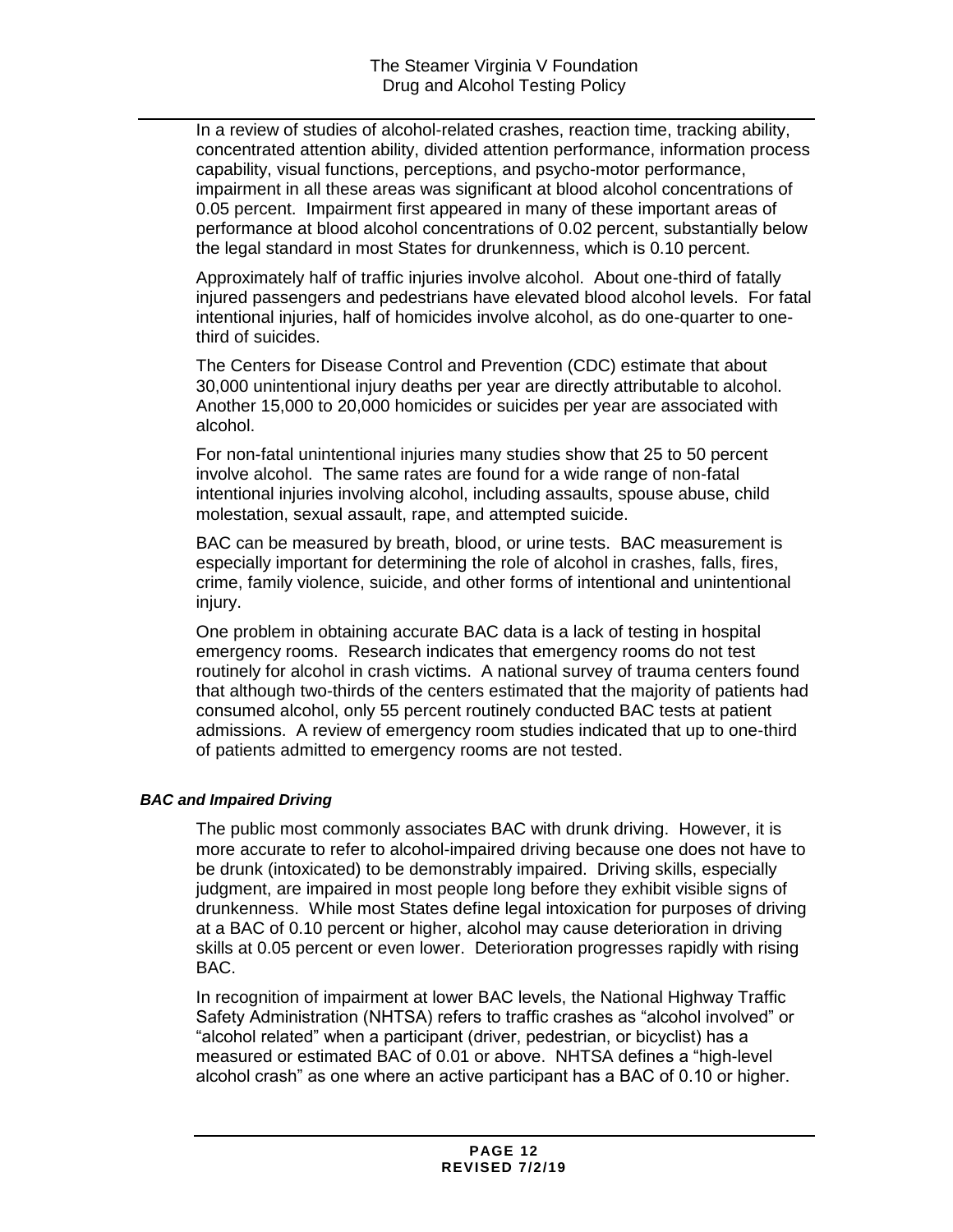*The Technology of Breath-Alcohol Analysis (1992) PH312 Prevention Resource Guide: Impaired Driving (1991) MS434 Safer Streets Ahead (1990) PH292*

# **BLOOD ALCOHOL PERCENTAGE APPROXIMATIONS**

| <b>Body Weight in Pounds</b> |                |     |     |     |     |     |     |     |     |
|------------------------------|----------------|-----|-----|-----|-----|-----|-----|-----|-----|
|                              |                | 100 | 120 | 140 | 160 | 180 | 200 | 220 | 240 |
|                              | 1              | .04 | .03 | .03 | .02 | .02 | .02 | .02 | .02 |
|                              | $\overline{2}$ | .08 | .06 | .05 | .05 | .04 | .04 | .03 | .03 |
| <b>Number</b>                | 3              | .11 | .09 | .08 | .07 | .06 | .06 | .05 | .05 |
| оf                           | 4              | .15 | .12 | .11 | .09 | .08 | .08 | .07 | .06 |
| <b>Drinks</b>                | 5              | .19 | .16 | .13 | .12 | .11 | .09 | .09 | .08 |
| Per                          | 6              | .23 | .19 | .16 | .14 | .13 | .11 | .19 | .09 |
| Hour                         | $\overline{7}$ | .26 | .22 | .19 | .16 | .15 | .13 | .12 | .11 |
|                              | 8              | .30 | .25 | .21 | .19 | .17 | .15 | .14 | .13 |
|                              | 9              | .34 | .28 | .24 | .21 | .19 | .17 | .15 | .14 |
|                              | 10             | .38 | .31 | .27 | .23 | .21 | .19 | .17 | .16 |

## **DOT OFFICE OF DRUG AND ALCOHOL POLICY AND COMPLIANCE NOTICE**

Recently, some states passed initiatives to permit use of marijuana for so-called "recreational" purposes.

We have had several inquiries about whether these state initiatives will have an impact upon the Department of Transportation's longstanding regulation about the use of marijuana by safety-sensitive transportation employees and volunteers – pilots, school bus drivers, truck drivers, train engineers, subway operators, aircraft maintenance personnel, transit fire-armed security personnel, ship captains, and pipeline emergency response personnel, among others.

We want to make it perfectly clear that the state initiatives will have no bearing on the Department of Transportation's regulated drug testing program. The Department of Transportation's Drug and Alcohol Testing Regulation – 49 CFR Part 40 – does not authorize the use of Schedule I drugs, including marijuana, for any reason.

Therefore, Medical Review Officers (MROs) will not verify a drug test as negative based upon learning that the employee and volunteer used "recreational marijuana" when states have passed "recreational marijuana" initiatives.

We also firmly reiterate that an MRO will not verify a drug test negative based upon information that a physician recommended that the employee and volunteer use "medical marijuana" when states have passed "medical marijuana" initiatives.